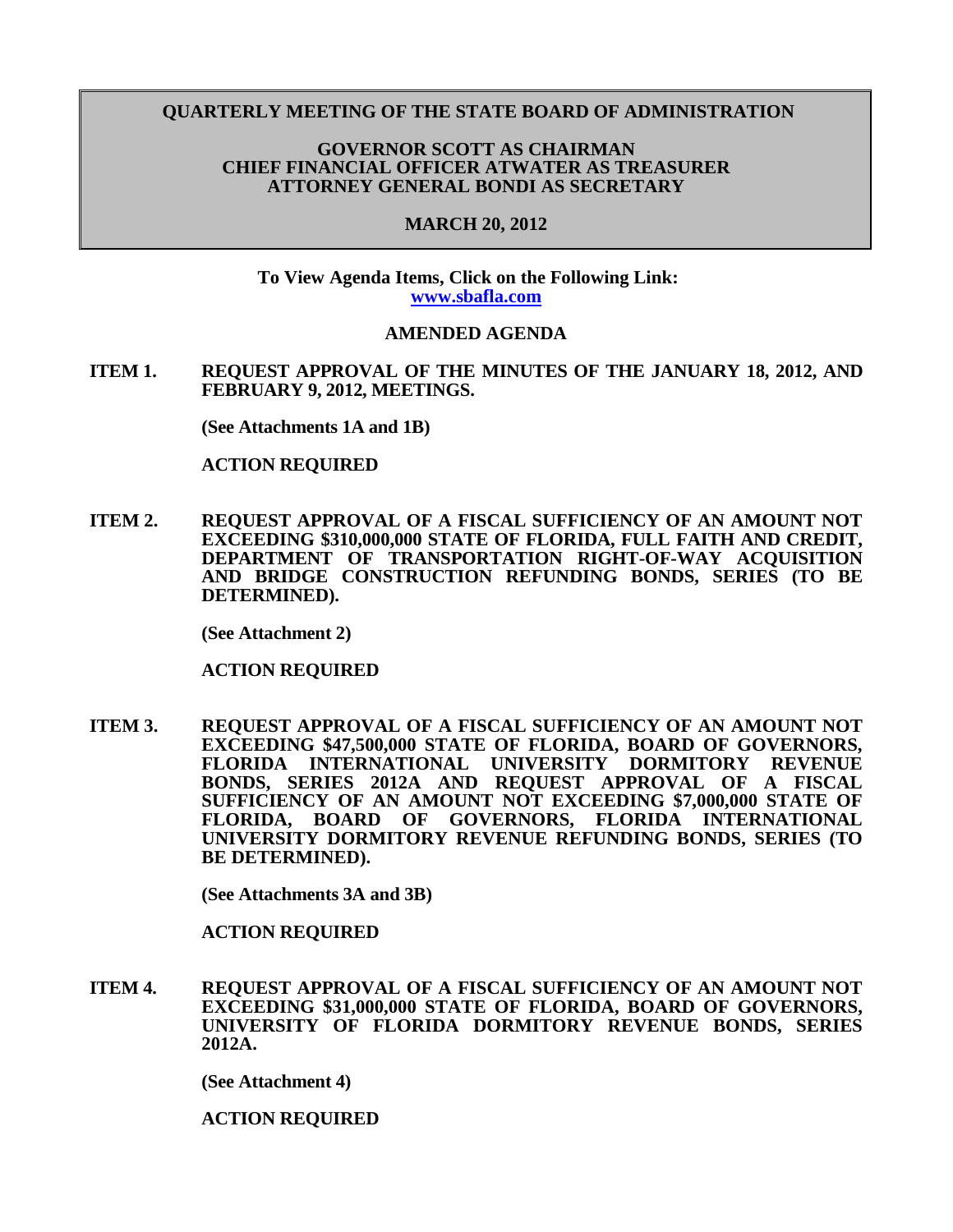### **ITEM 5. REQUEST APPROVAL OF SBA QUARTERLY REPORT REQUIRED BY THE PROTECTING FLORIDA'S INVESTMENTS ACT (PFIA).**

Pursuant to Sections 215.473 and 215.442, F.S., the SBA is required to submit a quarterly report that includes lists of "Scrutinized Companies" with activities in Sudan and Iran. The PFIA prohibits the SBA, acting on behalf of the Florida Retirement System Trust Fund, from investing in, and requires divestment from, companies involved in certain types of business activities in or with Sudan or Iran, (i.e., the "Scrutinized Companies").

#### **(See Attachment 5)**

# **ACTION REQUIRED**

#### **ITEM 6. REQUEST APPROVAL OF A DRAFT LETTER CERTIFYING THE TRUSTEES HAVE REVIEWED THE AUDITOR GENERAL'S ANNUAL FINANCIAL AUDIT (REPORT NO. 2012-066) OF THE LOCAL GOVERNMENT SURPLUS FUNDS TRUST FUND (NOW KNOWN AS "FLORIDA PRIME") AND THERE WAS NO CORRECTIVE ACTION REQUIRED BY THE AUDIT.**

Pursuant to Section 218.409(9), F.S., the Auditor General shall conduct an annual financial audit of the trust fund, which shall include testing for compliance with the investment policy. The trustees shall report to the Joint Legislative Auditing Committee that the trustees have reviewed the audit of the trust fund and shall certify that any necessary items are being addressed by a corrective action plan that includes target completion dates.

**(See Attachments 6A and 6B)**

# **ACTION REQUIRED**

**ITEM 7. REQUEST APPROVAL OF, AND AUTHORITY TO FILE, A NOTICE OF PROPOSED RULE FOR RULES 19-8.029, F.A.C., INSURER REPORTING REQUIREMENTS AND 19-8.030, F.A.C., INSURER RESPONSIBILITIES, AND TO FILE THESE RULES, ALONG WITH THE INCORPORATED FORMS, FOR ADOPTION IF NO MEMBER OF THE PUBLIC TIMELY REQUESTS A RULE HEARING.**

**(See Attachments 7A – 7K)**

# **ACTION REQUIRED**

**ITEM 8. REQUEST APPROVAL OF THE APPOINTMENT OF CHARLES E. COBB TO THE INVESTMENT ADVISORY COUNCIL.**

**(See Attachments 8A and 8B)**

# **ACTION REQUIRED**

# **ITEM 9. QUARTERLY REPORTS PURSUANT TO 215.44 (2)(e), FLORIDA STATUTES**

- Executive Director/CIO Introductory Remarks *Ash Williams*
- Major Mandates Investment Performance Review as of December 31, 2011 *Mike Sebastian & Kristen Doyle – Hewitt EnnisKnupp*